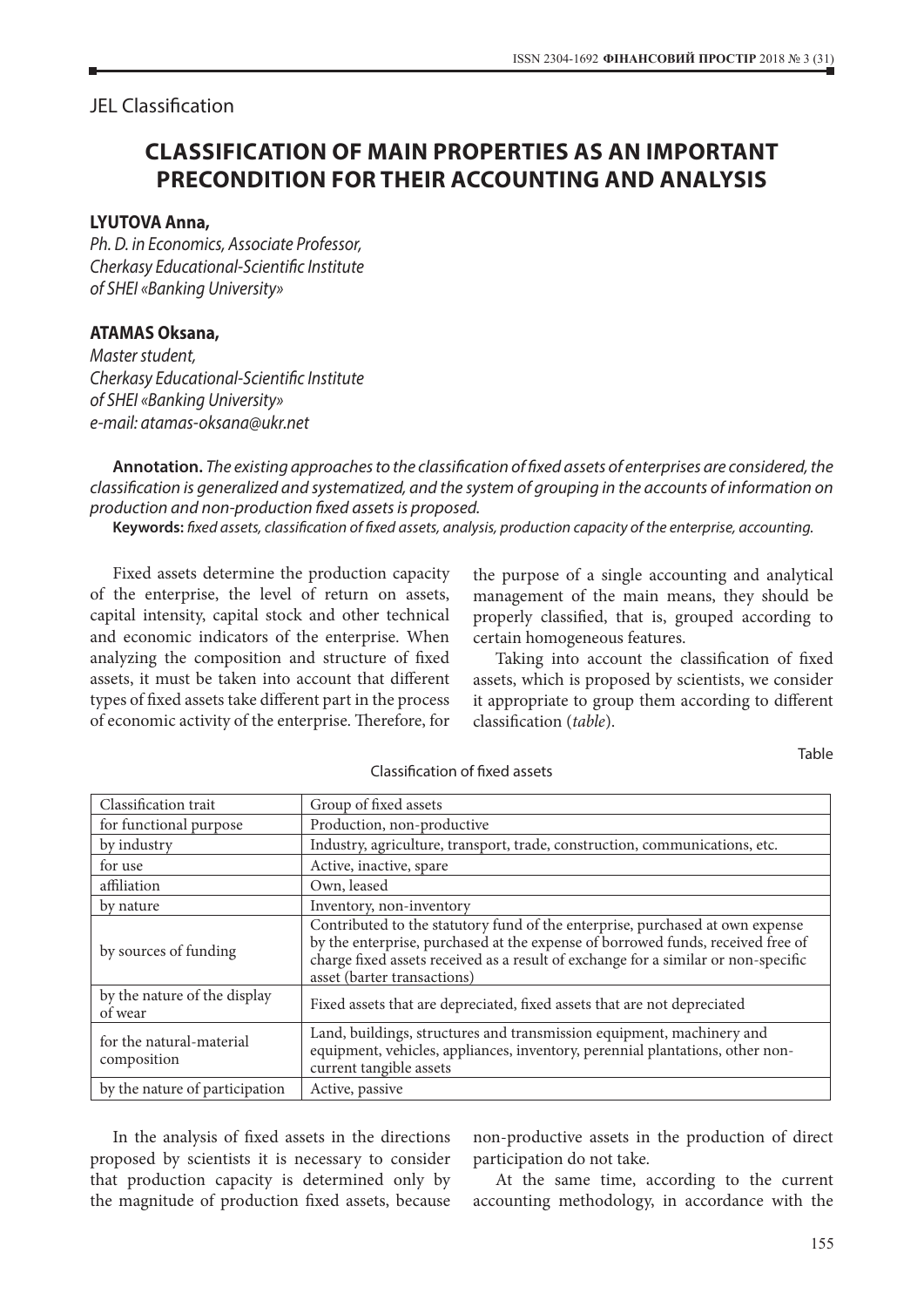regulatory-legislative framework, the accounting does not directly consolidate the division into production and non-production fixed assets, and, accordingly, additional samples are needed, which complicates the analysis of fixed assets.

The accounting information itself is a guarantee that will allow us to formulate a general concept of the effectiveness of management of fixed assets. Therefore, it is expedient for the enterprise to introduce into the working plan accounts of the third order, which would indicate the belonging of fixed assets to production or non-productive. For example, 1031 "Buildings and constructions of industrial designation" and 1032 "Buildings and constructions of non-production purpose". This will allow, without spending extra effort and time, to obtain the necessary information to analyze the efficiency of the use of fixed assets.

## *References*

- 1. Ministerstvо finansiv Ukrainy. (2000). P(S)BO 7 «Osnovni zasoby»: zatverdzheno nakazom Ministerstva finansiv Ukrainy vid 27.04.2000 № 92 [«Fixed assets»: approved by the order of the Ministry of Finance of Ukraine dated 27.04.2000 № 92]. *Ofitsiinyi visnyk Ukrainy — Official Bulletin of Ukraine, 21.* Retrieved from http://zakon2.rada.gov.ua/laws/show/z0288-00 [in Ukrainian].
- 2. Verkhovna Rada Ukrainy. (2011). Podatkovyi kodeks Ukrainy № 2755-VI vid 02.12.2010 [The Tax Code of Ukraine № 2755-VI dated 02.12.2010]. *Vidomosti Verkhovnoi Rady Ukrainy — Information from the Verkhovna Rada of Ukraine, 13—14, 15—16, 17*. Retrieved from http://zakon.rada.gov.ua/ laws/show/2755-17 [in Ukrainian].
- 3. Dombrovska, N. R. (2012). Ekonomichna sutnist osnovnykh zasobiv ta yikh klasyfikatsiia [Economic essence of fixed assets and their classification]. *Ekonomichni nauky — Economic sciences, 9* (1), 340— 349 [in Ukrainian].
- 4. Radzyvyliuk, Yu. V. (2010). Osoblyvosti klasyfikatsii osnovnykh zasobiv na promyslovykh pidpryiemstvakh [Features of the classification of fixed assets at industrial enterprises]. *Ekonomichni nauky* — *Economic sciences*, 7 (3), 64—68 [in Ukrainian].
- 5. Katsevych, V. K. (2011). Osnovni zasoby: kharakterystyka ta klasyfikatsiia [Fixed assets: characteristics and classification]. *Ekonomichni nauky* — *Economic sciences, 8*, 230—236 [in Ukrainian].
- 6. Yaremenko, L. M. (2015). Teoretychni pidkhody do sutnosti ta klasyfikatsii osnovnykh zasobiv [Theoretical approaches to the essence and classification of assets]. *Ekonomichnyi visnyk universytetu — Economic Bulletin of the University, 27* (1), 144—148 [in Ukrainian].
- 7. Ospishchev, V. I., & Yeremiia, Ye. Ye. (2010). Suchasnyi pidkhid do klasyfikatsii osnovnykh zasobiv na pidpryiemstvakh rozdribnoi torhivli [Modern approach to the classification of fixed assets at retail enterprises]. *Ekonomichna stratehiia i perspektyvy rozvytku sfery torhivli ta posluh — Economic strategy and prospects of trade and services development, 1,* 146—152 [in Ukrainian].
- 8. Yermak, O. I. (2008). *Finansovyi oblik I* (oblik aktyviv) [Financial accounting *I* (asset accounting]. Kyiv: Vydavnychyi dim «Slovo» [in Ukrainian].
- 9. Lyshylenko, O. V. (2009). *Bukhhalterskyi oblik [Accounting]*. Kyiv: Vyd-vo «Tsentr uchbovoi literatury» [in Ukrainian].
- 10. Tkachenko, N. M. (2013). *Bukhhalterskyi (finansovyi) oblik, opodatkuvannia i zvitnist [Accounting (financial) accounting, taxation and accounting]*. Kyiv: Alerta [in Ukrainian].
- 11. Krupka, Ya. D., Zadorozhnyi, Z. V., & Mykytiuk, N. Ya. (et al.). (2013). *Finansovyi oblik [Financial Accounting]*. Kyiv: Kondor [in Ukrainian].
- 12. Kundria-Vysotska, O. P. (2012). *Bukhhalterskyi finansovyi oblik [Accounting financial accounting]*. Kyiv: UBS NBU [in Ukrainian].
- 13. Maliuha, N. M., & Zelenina, O. O. (2009). *Obiekty bukhhalterskoho obliku zghidno z Planom rakhunkiv bukhhalterskoho obliku aktyviv, kapitalu, zoboviazan i hospodarskykh operatsii pidpryiemstva i orhanizatsii [Accounting objects in accordance with the Plan of accounting of accounts of assets, capital, liabilities and business operations of enterprises and organizations]*. Zhytomyr: ZhDTU [in Ukrainian].
- 14. Kafka, S. M. (2013). Osnovni zasoby: klasyfikatsiia dlia tsilei obliku [Fixed assets: classification for accounting purposes]. *Visnyk ZhDTU — Journal of ZHDTU, 1* (63), 87—92 [in Ukrainian].
- 15. Derzhavnyi klasyfikator Ukrainy DK 013-97 «Klasyfikatsiia osnovnykh fondiv» vid 19.08.1997 № 507 [State Classifier of Ukraine DK 013-97 «Classification of fixed assets» of 19.08.1997 № 507]. *search. ligazakon.ua.* Retrieved from http://search.ligazakon.ua/l\_doc2.nsf/link1/FIN678.html [in Ukrainian].